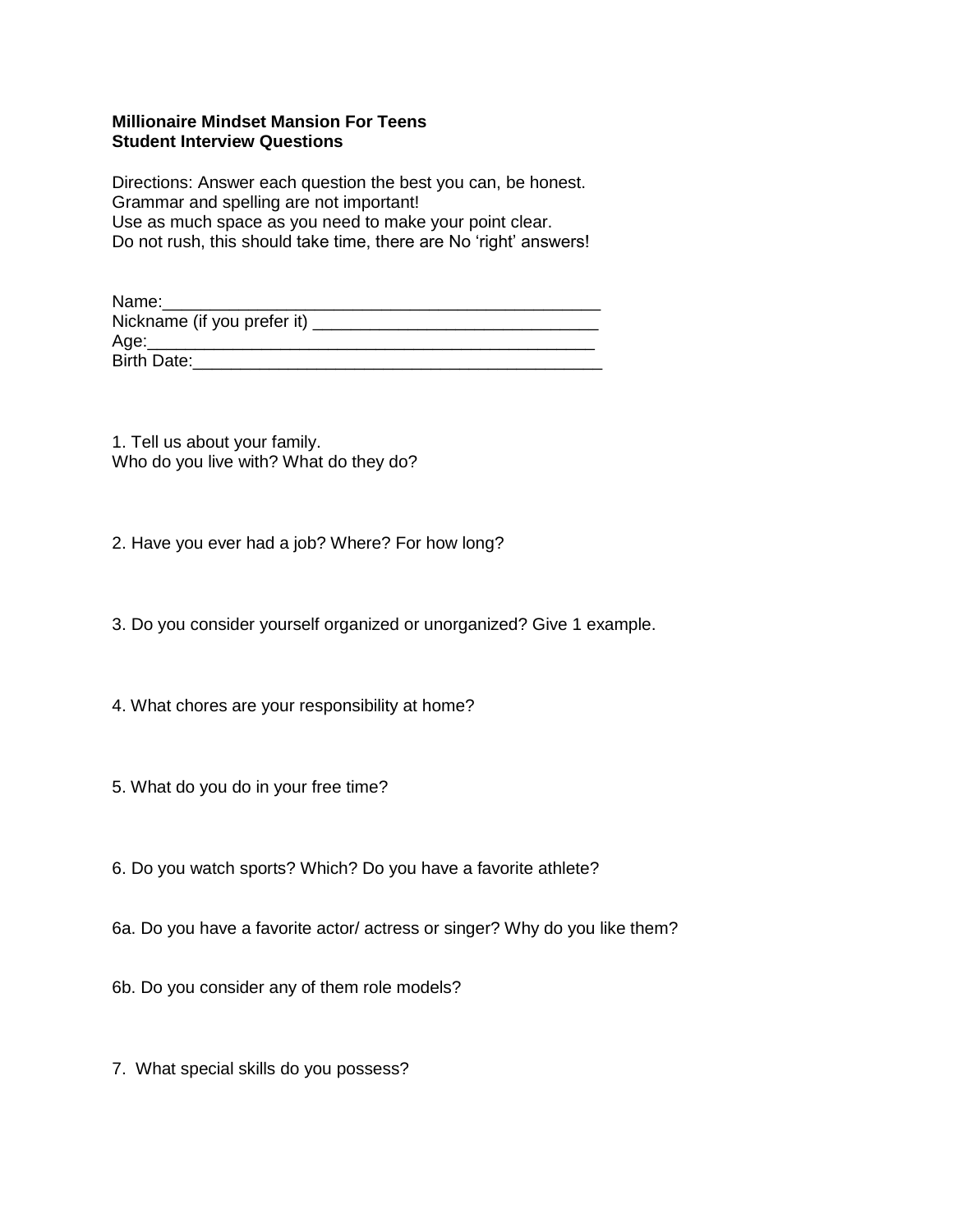8. When faced with a problem, how do you go about finding a solution? Feel free to include an example.

9. What is the last goal you set for yourself?

10. What do you think it means to be open minded?

11a. What most excites you about the future?

11b. What most scares you about the future?

12. If money were no issue and you could go anywhere in the world, where would it be?

13. Would you like to go to college, if so, for what?

14. How do other people most often describe you?

15. Have you ever had a problem with authority?

16. Do you believe in something greater than you spiritually? Do you have a strong religious background? In what faith?

17. On a scale of 1-10, 1 being very unhealthy and 10 being in the best physical health, where do you rate yourself and why?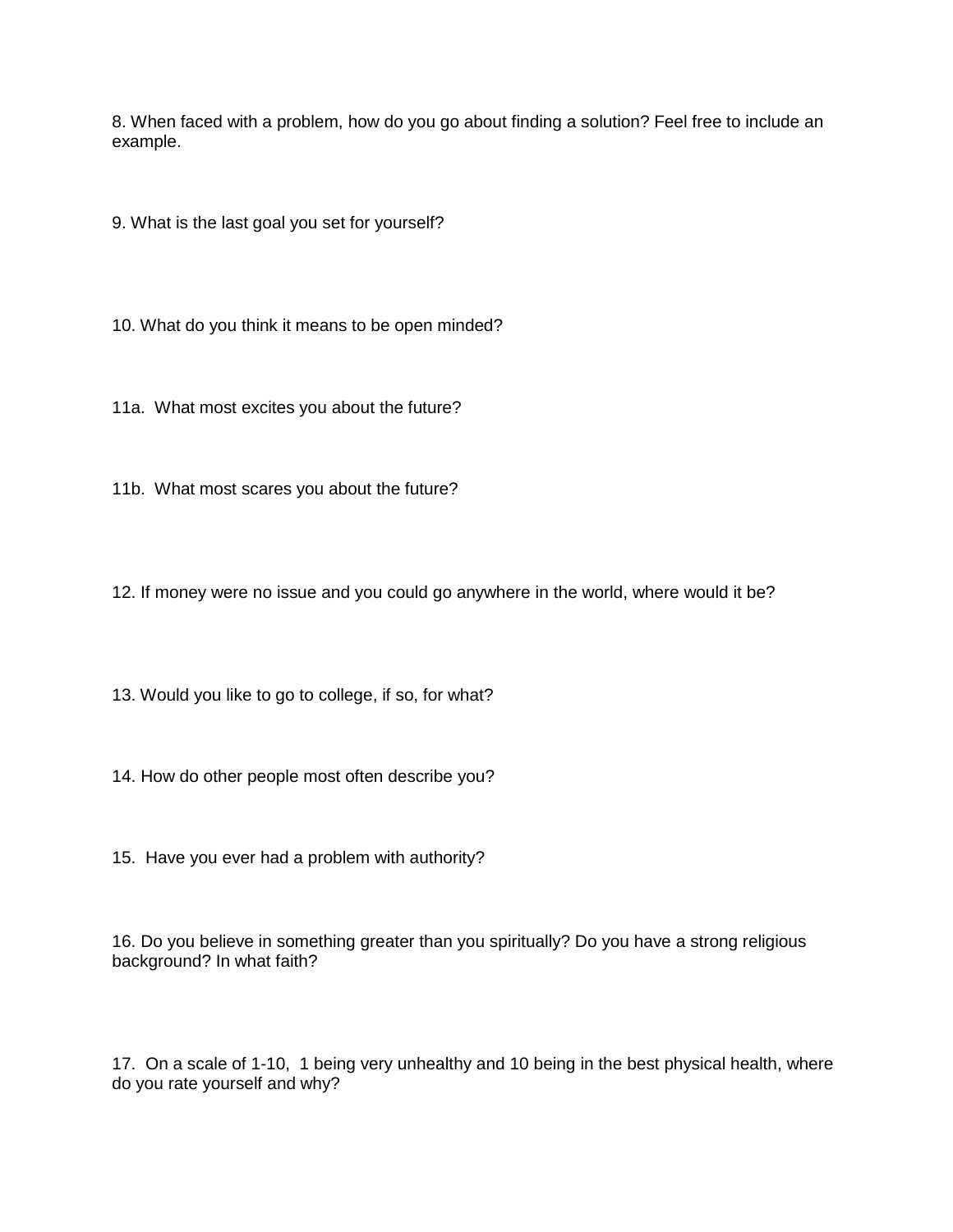18. List a few of your favorite healthy foods.

18a. List a few of your favorite physical activities.

19. What is your favorite book?

19a. Do you read outside of school?

19b. Do you or have you ever kept a journal?

19c. Are you artistic in any specific way? How?

20. Have you ever had a true mentor, someone who truly made a difference in your life? Who?

21. Have you ever been out of the state? Country?

22. Do you have any fears that you are aware of?

23. If you won the lotto what are the first 2 things you would do with your money?

24. Are you involved in any community programs? Have you ever volunteered?

25. Do you consider yourself a leader in any aspect of your life?

26. What do you envision yourself doing in 5 years, 10 years?